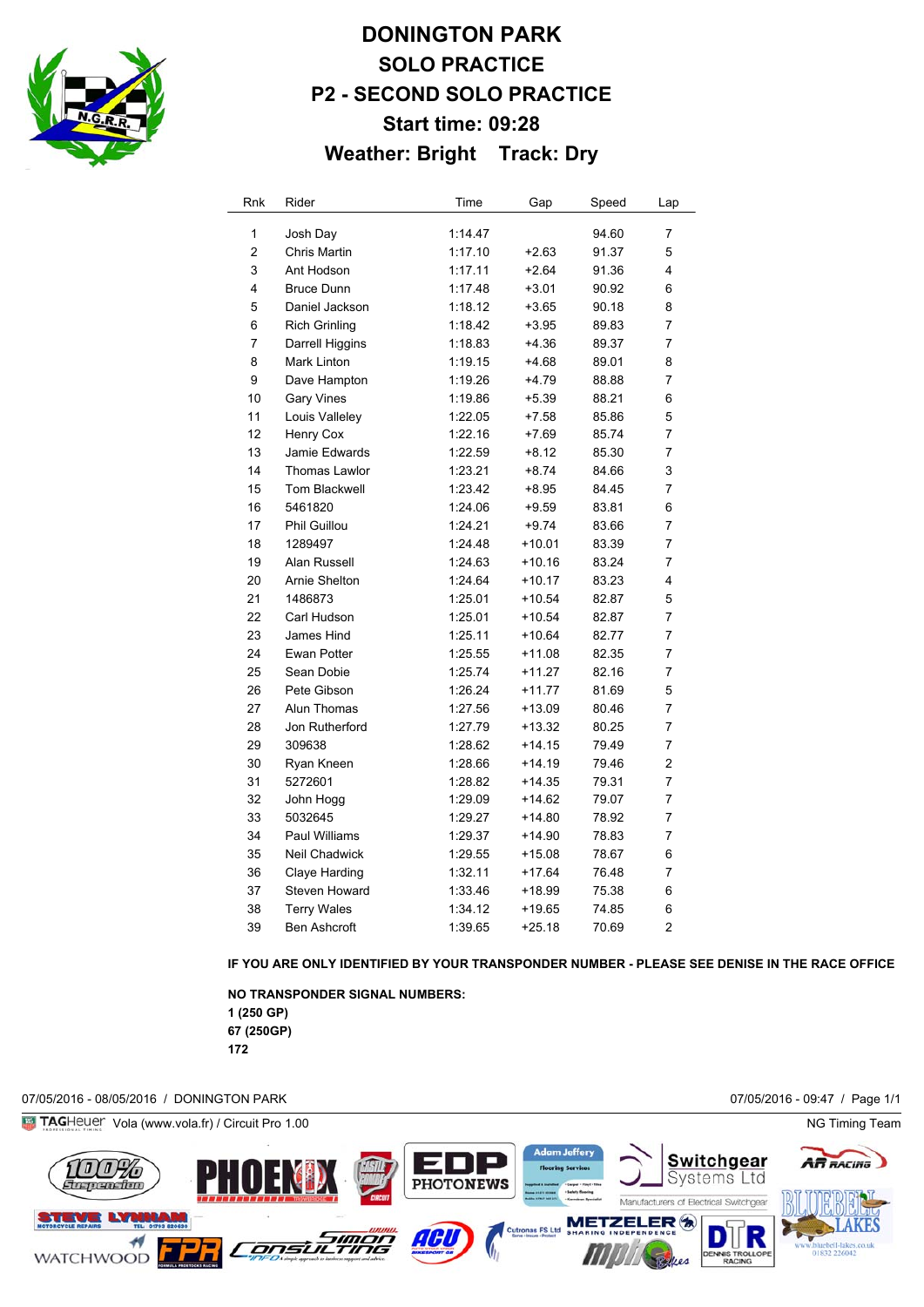

| <b>DONINGTON PARK</b>            |
|----------------------------------|
| <b>SOLO PRACTICE</b>             |
| <b>P2 - SECOND SOLO PRACTICE</b> |
| LISTED IN ALPHABETICAL ORDER     |

| Lap | Time    |
|-----|---------|
|     |         |
| 1   |         |
| 2   | 1:31.81 |
| 3   | 1:30.07 |
| 4   | 1:30.22 |
| 5   | 1:29.63 |
| 6   | 1:29.12 |
| 7   | 1:28.82 |
|     |         |

| 5461820 |              |  |  |
|---------|--------------|--|--|
|         | <b>START</b> |  |  |
| 1       |              |  |  |
| 2       | 1:29.97      |  |  |
| 3       | 1:26.94      |  |  |
| 4       | 1.29.97      |  |  |
| 5       | 1:24.88      |  |  |
| հ       | 1:24.06      |  |  |

 Alan Russell **START** 

> **1:27.75 1:27.00** 1:27.04 **1:25.41 1:24.63** 1:24.64

 Alun Thomas **START** 

> **1:30.99** 1:31.10 **1:30.61 1:29.03 1:27.56** 1:27.78

 Ant Hodson START

| Lap | Time    |
|-----|---------|
| 2   | 1:21.81 |
| 3   | 1:18.10 |
| 4   | 1:17.11 |

| <b>Arnie Shelton</b> |         |  |
|----------------------|---------|--|
| <b>START</b>         |         |  |
| 1                    |         |  |
| 2                    | 1:24.93 |  |
| 3                    | 1.27.25 |  |
| 4                    | 1:24.64 |  |

| Ben Ashcroft |         |  |
|--------------|---------|--|
| <b>START</b> |         |  |
|              |         |  |
| ッ            | 1:39.65 |  |

| <b>Bruce Dunn</b> |              |  |  |
|-------------------|--------------|--|--|
|                   | <b>START</b> |  |  |
| 1                 |              |  |  |
| 2                 | 1:22.18      |  |  |
| 3                 | 1:20.52      |  |  |
| 4                 | 3:31.58      |  |  |
| 5                 | 1:17.48      |  |  |
| 6                 | 1:20.67      |  |  |

| <b>Carl Hudson</b> |         |  |
|--------------------|---------|--|
| <b>START</b>       |         |  |
| 1                  |         |  |
| 2                  | 1:33.58 |  |
| 3                  | 1:27.39 |  |
| 4                  | 1:25.46 |  |
| 5                  | 1:27.36 |  |
| 6                  | 1:27.25 |  |
| 7                  | 1:25.01 |  |
|                    |         |  |

| <b>Chris Martin</b> |
|---------------------|
| <b>START</b>        |
|                     |



| 1 |         |
|---|---------|
| 2 | 1:31.30 |
| 3 | 1:29.97 |
| 4 | 1:26.49 |
| 5 | 1:28.10 |
| 6 | 1:24.48 |
| 7 | 1.2496  |
|   |         |
|   |         |
|   |         |

START

| 1486873      |         |  |
|--------------|---------|--|
| <b>START</b> |         |  |
| 1            |         |  |
| 2            | 1:31.92 |  |
| 3            | 1:30.48 |  |
| 4            | 1:26.58 |  |
| 5            | 1:25.01 |  |

| 309638       |         |  |
|--------------|---------|--|
| <b>START</b> |         |  |
| 1            |         |  |
| 2            | 1:36.75 |  |
| 3            | 1:35.18 |  |
| 4            | 1:30.22 |  |
| 5            | 1:28.62 |  |
| 6            | 1:30.55 |  |
| 7            | 1:29.40 |  |

| 5032645      |         |
|--------------|---------|
| <b>START</b> |         |
| 1            |         |
| 2            | 1:32.99 |
| 3            | 1:32.72 |
| 4            | 1:30.51 |
| 5            | 1:31.72 |
| 6            | 1:29.27 |
| 7            | 1.2948  |
|              |         |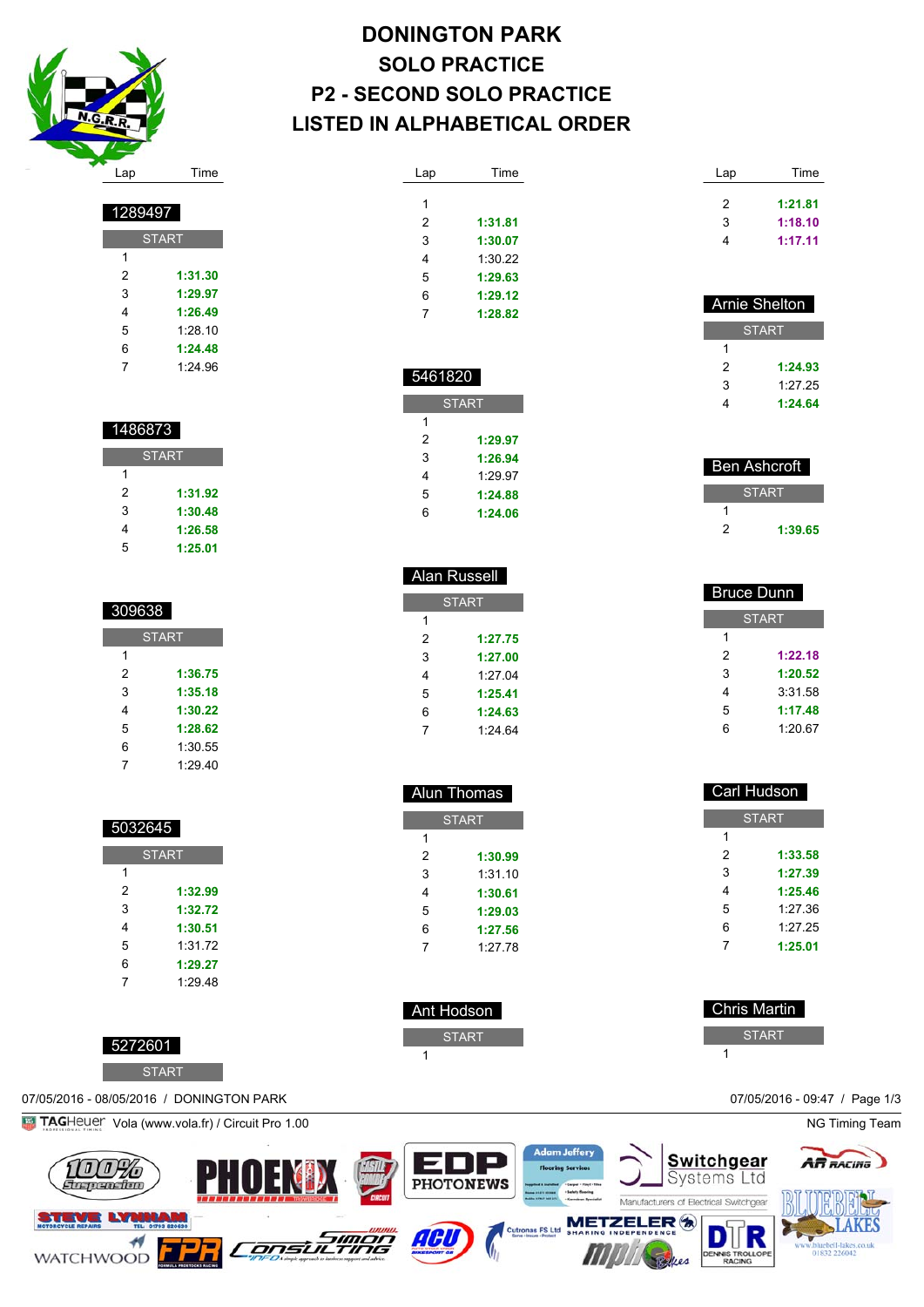#### **DONINGTON PARK SOLO PRACTICE P2 - SECOND SOLO PRACTICE LISTED IN ALPHABETICAL ORDER**

| Lap | Time    |  |
|-----|---------|--|
| 2   | 1:22.79 |  |
| 3   | 1.2292  |  |
| 4   | 1:17.10 |  |
| 5   | 1:18.70 |  |
|     |         |  |

# Claye Harding

| <b>START</b> |         |
|--------------|---------|
| 1            |         |
| 2            | 1:34.35 |
| 3            | 1:35.12 |
| 4            | 1:33.89 |
| 5            | 1:33.91 |
| 6            | 1:32.11 |
|              | 1:33.20 |

| Daniel Jackson |         |  |
|----------------|---------|--|
| <b>START</b>   |         |  |
| 1              |         |  |
| 2              | 1:20.91 |  |
| 3              | 1:21.11 |  |
| 4              | 1:18.12 |  |
| 5              | 1.1860  |  |
| 6              | 1.1969  |  |
| 7              | 1.1897  |  |
| 8              | 1.19.82 |  |

| Darrell Higgins |
|-----------------|
| <b>START</b>    |
|                 |

| 2 | 1:21.47 |
|---|---------|
| 3 | 1:19.37 |
| 4 | 1:19.16 |
| 5 | 1:18.83 |
| 6 | 1:19.08 |
|   | 1:19.81 |

|             | Dave Hampton |
|-------------|--------------|
|             | <b>START</b> |
| 1           |              |
| 2           | 1:23.25      |
| 3           | 1:22.04      |
| 4           | 1:21.63      |
| 5           | 1:21.16      |
| 6           | 1:20.31      |
| 7           | 1:19.26      |
|             |              |
|             |              |
| Ewan Potter |              |

| Lap | Time    |
|-----|---------|
|     |         |
| 2   | 1:31.96 |
| 3   | 1:29.42 |
| 4   | 1:26.27 |
| 5   | 1:27.69 |
| 6   | 1:25.68 |
|     | 1:25.55 |

| <b>Gary Vines</b> |         |  |
|-------------------|---------|--|
| <b>START</b>      |         |  |
| 1                 |         |  |
| 2                 | 1:19.86 |  |
| 3                 | 1:21.79 |  |
| 4                 | 1:23.27 |  |
| 5                 | 1.20.47 |  |
| հ                 | 1:24.75 |  |
|                   |         |  |

| <b>Henry Cox</b> |         |  |
|------------------|---------|--|
| <b>START</b>     |         |  |
| 1                |         |  |
| 2                | 1:27.89 |  |
| 3                | 1:23.98 |  |
| 4                | 1:26.29 |  |
| 5                | 1:22.35 |  |
| 6                | 1:22.54 |  |
| 7                | 1:22.16 |  |
|                  |         |  |

| lan Austin   |  |
|--------------|--|
| <b>START</b> |  |
|              |  |

| James Hind   |         |
|--------------|---------|
| <b>START</b> |         |
| 1            |         |
| 2            | 1:31.34 |
| 3            | 1:26.86 |
| 4            | 1:26.65 |
| 5            | 1:29.65 |
| 6            | 1:25.11 |
| 7            | 1:27.31 |

| Jamie Edwards |         |
|---------------|---------|
| <b>START</b>  |         |
| 1             |         |
| 2             | 1:24.96 |
| 3             | 1:24.85 |
| 4             | 1:26.93 |
| 5             | 1:23.59 |
| 6             | 1:22.84 |
|               | 1:22.59 |

| Lap       | Time         |
|-----------|--------------|
|           |              |
| John Hogg |              |
|           | <b>START</b> |
| 1         |              |
| 2         | 1:33.00      |
| 3         | 1:32.58      |
| 4         | 1:29.76      |
| 5         | 1:32 21      |
| 6         | 1:29.09      |
| 7         | 1.2949       |

| Jon Rutherford |         |
|----------------|---------|
| <b>START</b>   |         |
| 1              |         |
| 2              | 1:29.63 |
| 3              | 1:28.21 |
| 4              | 1.29.26 |
| 5              | 1:27.95 |
| 6              | 1:27.79 |
| 7              | 1:28.42 |

| Josh Dav     |         |
|--------------|---------|
| <b>START</b> |         |
| 1            |         |
| 2            | 1:18.49 |
| 3            | 1:19.10 |
| 4            | 1:17.44 |
| 5            | 1:15.43 |
| 6            | 1:15.47 |
|              | 1:14.47 |

| Louis Valleley |         |
|----------------|---------|
| <b>START</b>   |         |
| 1              |         |
| 2              | 1:28.15 |
| 3              | 3:50.95 |
| 4              | 1:23.73 |
| 5              | 1:22.05 |
|                |         |

| <b>Mark Linton</b> |         |
|--------------------|---------|
| <b>START</b>       |         |
| 1                  |         |
| 2                  | 1:25.85 |
| 3                  | 1:22.09 |
| 4                  | 1:23.92 |
| 5                  | 1:21.33 |
| 6                  | 1:19.67 |
| 7                  | 1:19.15 |
| 8                  | 1:22.01 |
|                    |         |

07/05/2016 - 08/05/2016 / DONINGTON PARK

**START**